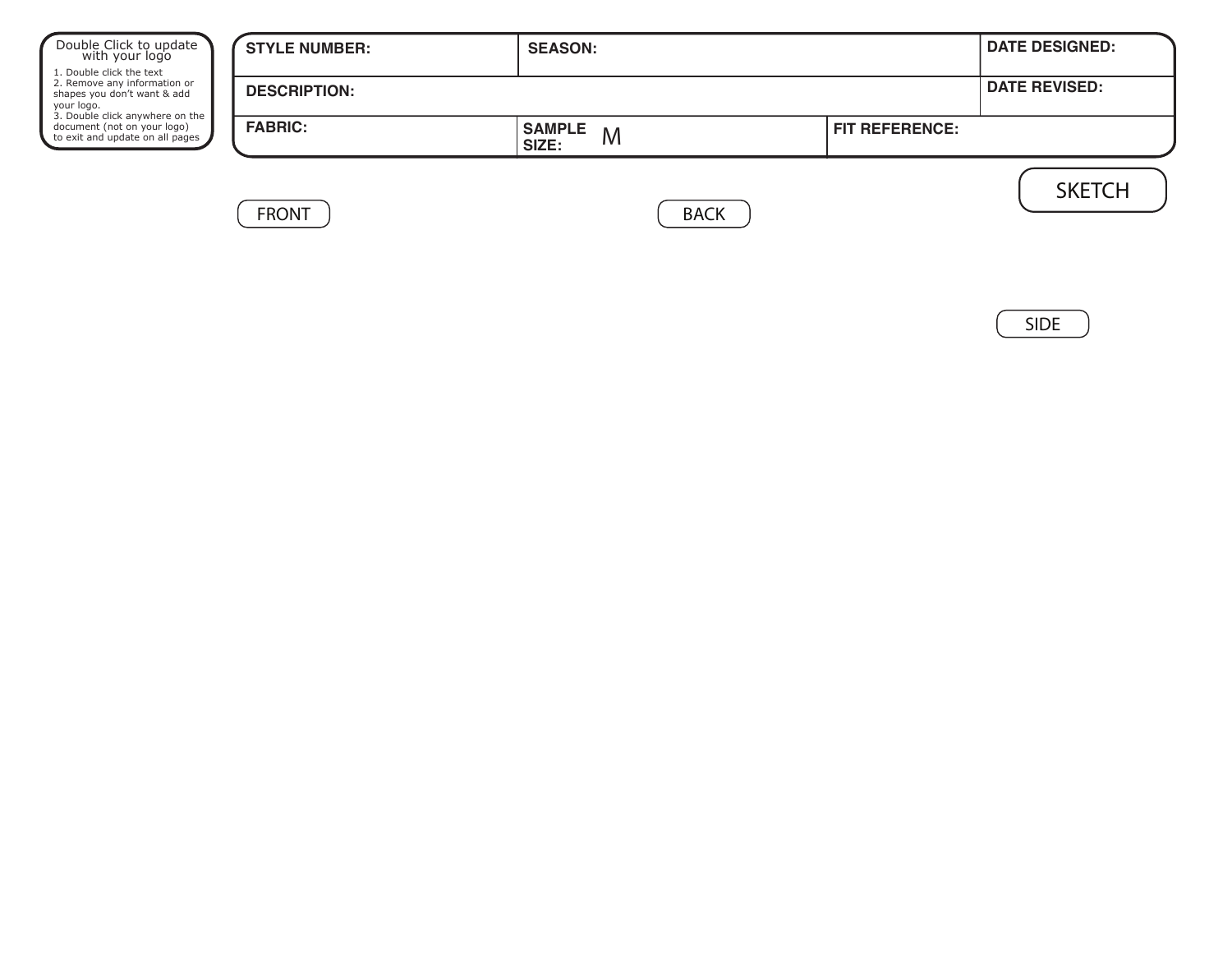| Double Click to update<br>with your logo<br>1. Double click the text                              | <b>STYLE NUMBER:</b> | <b>SEASON:</b>              |                       | <b>DATE DESIGNED:</b> |
|---------------------------------------------------------------------------------------------------|----------------------|-----------------------------|-----------------------|-----------------------|
| 2. Remove any information or<br>shapes you don't want & add<br>your logo.                         | <b>DESCRIPTION:</b>  |                             |                       | <b>DATE REVISED:</b>  |
| 3. Double click anywhere on the<br>document (not on your logo)<br>to exit and update on all pages | <b>FABRIC:</b>       | <b>SAMPLE</b><br>M<br>SIZE: | <b>FIT REFERENCE:</b> |                       |
|                                                                                                   |                      |                             |                       | <b>DETAILS</b>        |

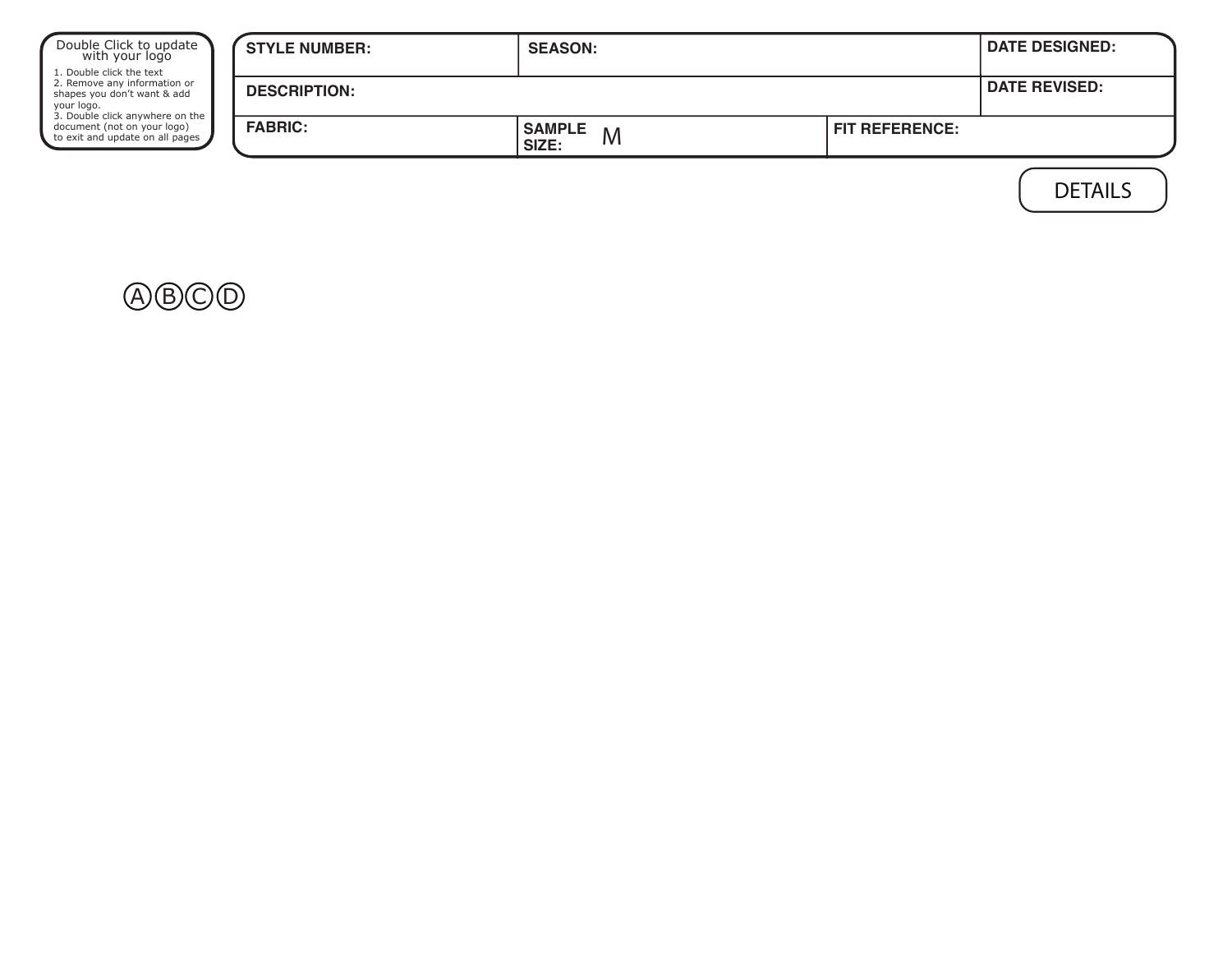| Double Click to update<br>with your logo<br>1. Double click the text<br>2. Remove any information or<br>shapes you don't want & add<br>your logo.<br>3. Double click anywhere on the<br>document (not on your logo)<br>to exit and update on all pages | <b>STYLE NUMBER:</b> | <b>SEASON:</b>              |                       | <b>DATE DESIGNED:</b> |
|--------------------------------------------------------------------------------------------------------------------------------------------------------------------------------------------------------------------------------------------------------|----------------------|-----------------------------|-----------------------|-----------------------|
|                                                                                                                                                                                                                                                        | <b>DESCRIPTION:</b>  | <b>DATE REVISED:</b>        |                       |                       |
|                                                                                                                                                                                                                                                        | <b>FABRIC:</b>       | <b>SAMPLE</b><br>M<br>SIZE: | <b>FIT REFERENCE:</b> |                       |
|                                                                                                                                                                                                                                                        |                      |                             |                       |                       |

MEASUREMENTS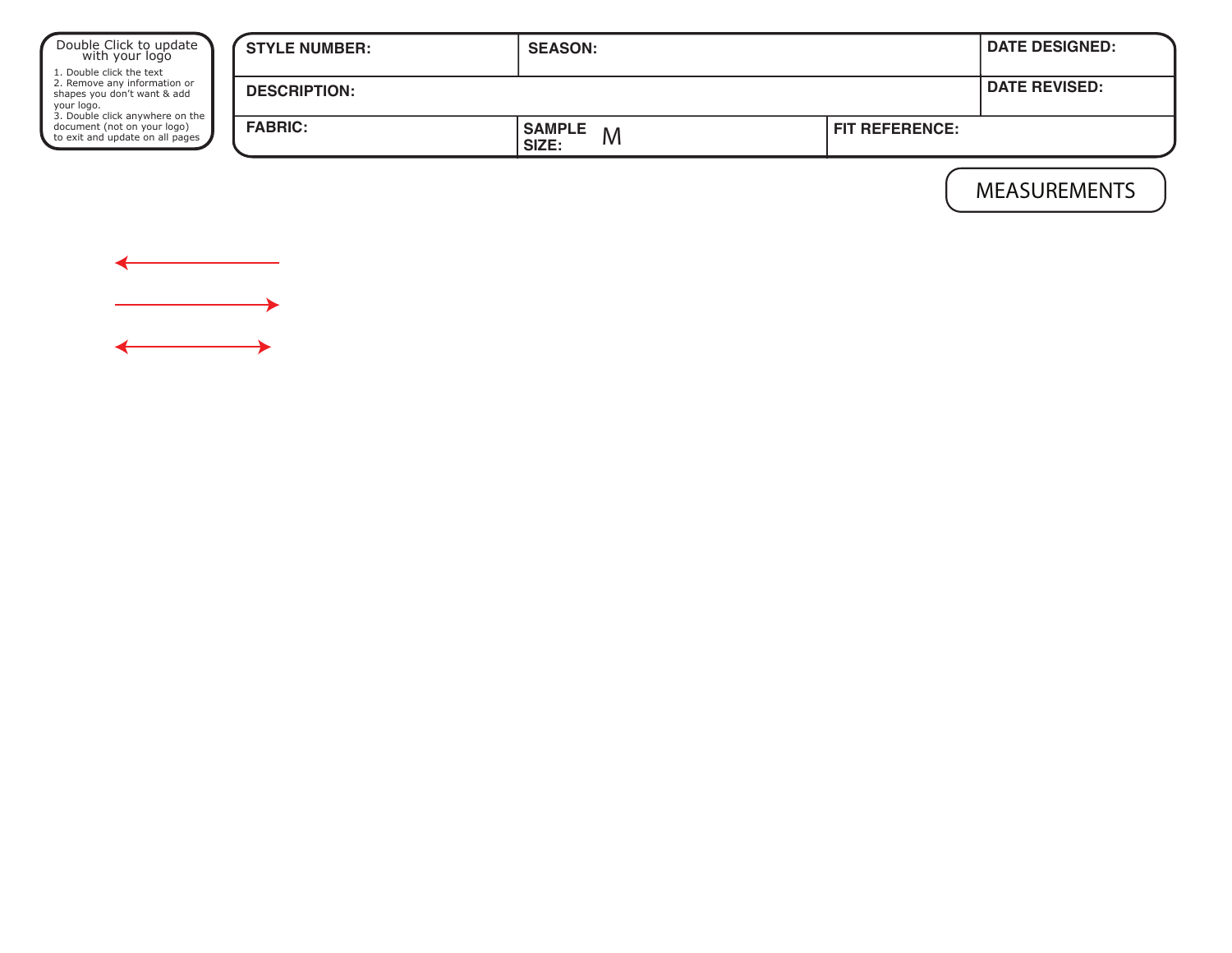| Double Click to update<br>with your logo<br>1. Double click the text<br>2. Remove any information or<br>shapes you don't want & add<br>your logo.<br>3. Double click anywhere on the<br>document (not on your logo)<br>to exit and update on all pages | <b>STYLE NUMBER:</b> | <b>SEASON:</b>              |                       | <b>DATE DESIGNED:</b> |  |
|--------------------------------------------------------------------------------------------------------------------------------------------------------------------------------------------------------------------------------------------------------|----------------------|-----------------------------|-----------------------|-----------------------|--|
|                                                                                                                                                                                                                                                        | <b>DESCRIPTION:</b>  |                             |                       |                       |  |
|                                                                                                                                                                                                                                                        | <b>FABRIC:</b>       | <b>SAMPLE</b><br>M<br>SIZE: | <b>FIT REFERENCE:</b> |                       |  |

STITCH REFERENCE

## **STITCHES-PER-INCH=10-12 SEAM ALLOWANCE=3/8"**

| <b>STITCH KEY:</b> |                     |                           |                                |                      |
|--------------------|---------------------|---------------------------|--------------------------------|----------------------|
| SN---SINGLE NEEDLE | M4---MULTI-4-NEEDLE | MN---MULTI NEEDLE         | <b>BS---BLIND STITCH</b>       | M3---MULTIE-3 NEEDLE |
| SC---SINGLE CHAIN  | FL---FLATLOCK       | BT---BAR TACK             | PC---PICOT                     | ZZ---ZIG ZAG         |
| DN---DOUBLE NEEDLE | OE---OVER EDGE      | <b>SS---SAFETY STITCH</b> | KH---KEYHOLE BUTTONHOLE        | CS---COVER STITCH    |
| DC---DOUBLE CHAIN  | FD---FELLED         | TS---TOP STITCH           | <b>BH---REGULAR BUTTONHOLE</b> | WB---WELT BUTTONHOLE |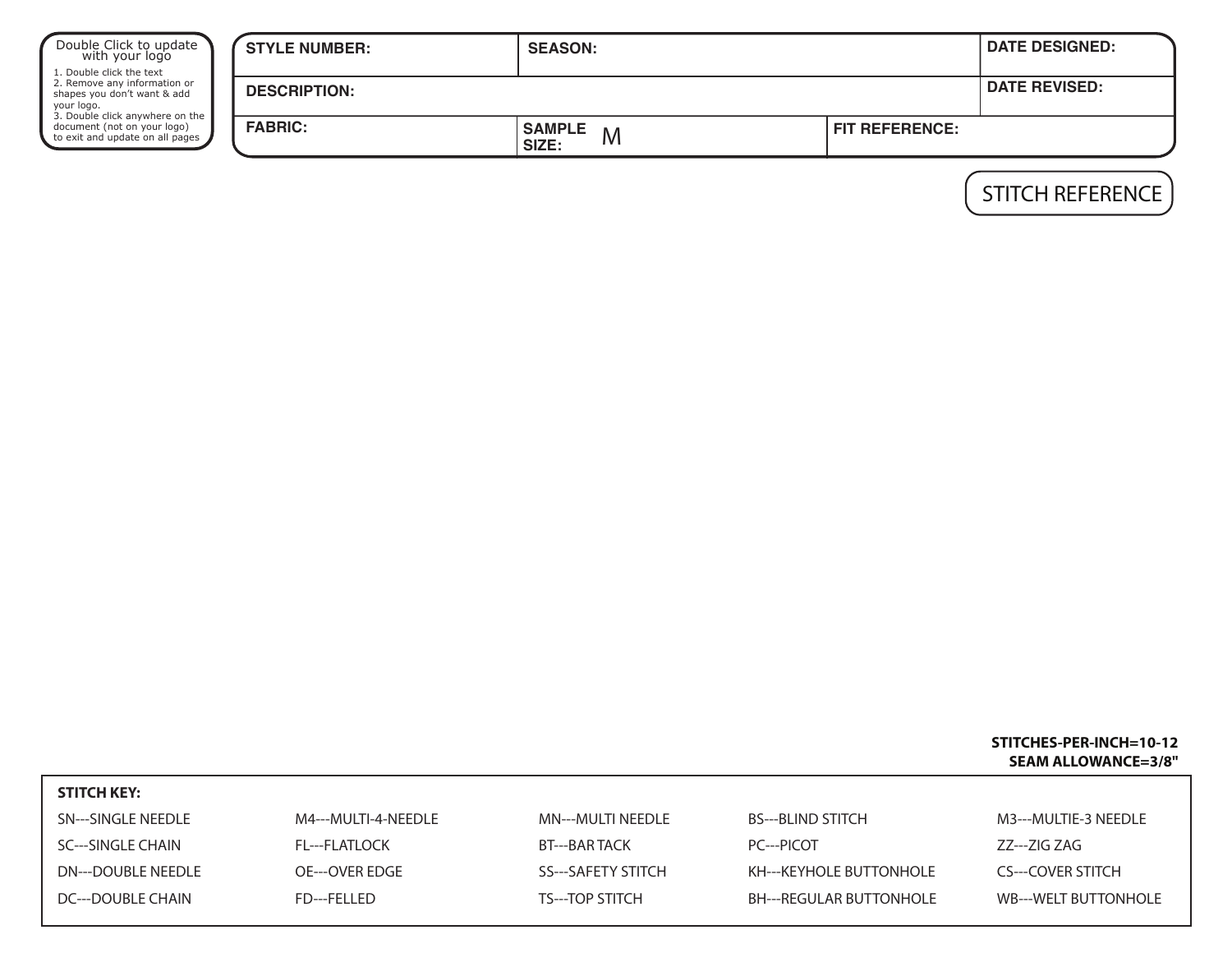| Double Click to update<br>with your logo                                                              | <b>STYLE NUMBER:</b>                 | <b>SEASON:</b>              |                     |             |                   | <b>DATE DESIGNED:</b> |
|-------------------------------------------------------------------------------------------------------|--------------------------------------|-----------------------------|---------------------|-------------|-------------------|-----------------------|
| 1. Double click the text<br>2. Remove any information or<br>shapes you don't want & add<br>your logo. | <b>DESCRIPTION:</b>                  |                             |                     |             |                   | <b>DATE REVISED:</b>  |
| 3. Double click anywhere on the<br>document (not on your logo)<br>to exit and update on all pages     | <b>FABRIC:</b>                       | <b>SAMPLE</b><br>M<br>SIZE: |                     |             | FIT REFERENCE:    |                       |
|                                                                                                       |                                      |                             |                     |             |                   | <b>SPEC</b>           |
|                                                                                                       |                                      |                             |                     |             |                   |                       |
| SIZE RANGE: S-M-L-XL-2XL                                                                              | GENERAL SPEC (SEE ALSO DETAIL PAGES) |                             | <b>DATE</b>         | <b>DATE</b> | <b>DATE</b>       |                       |
| SAMPLE SIZE: M                                                                                        |                                      |                             | ORIG<br><b>SPEC</b> |             | 2ND<br><b>REV</b> |                       |
| 1.<br>$\overline{2}$ .                                                                                |                                      |                             |                     |             |                   |                       |
| 3.                                                                                                    |                                      |                             |                     |             |                   |                       |
| 4.<br>$\overline{5}$ .                                                                                |                                      |                             |                     |             |                   |                       |
| 6.                                                                                                    |                                      |                             |                     |             |                   |                       |
| 7.                                                                                                    |                                      |                             |                     |             |                   |                       |
| 8.<br>9.                                                                                              |                                      |                             |                     |             |                   |                       |
| 10.                                                                                                   |                                      |                             |                     |             |                   |                       |
| $\overline{11}$                                                                                       |                                      |                             |                     |             |                   |                       |
| 12 <sub>1</sub>                                                                                       |                                      |                             |                     |             |                   |                       |
| 13.<br>14.                                                                                            |                                      |                             |                     |             |                   |                       |
| 15.                                                                                                   |                                      |                             |                     |             |                   |                       |
| 16.                                                                                                   |                                      |                             |                     |             |                   |                       |
| 17.                                                                                                   |                                      |                             |                     |             |                   |                       |
| 18.                                                                                                   |                                      |                             |                     |             |                   |                       |
| 19.                                                                                                   |                                      |                             |                     |             |                   |                       |
| 20.                                                                                                   |                                      |                             |                     |             |                   |                       |
|                                                                                                       |                                      |                             |                     |             |                   |                       |
|                                                                                                       |                                      |                             |                     |             |                   |                       |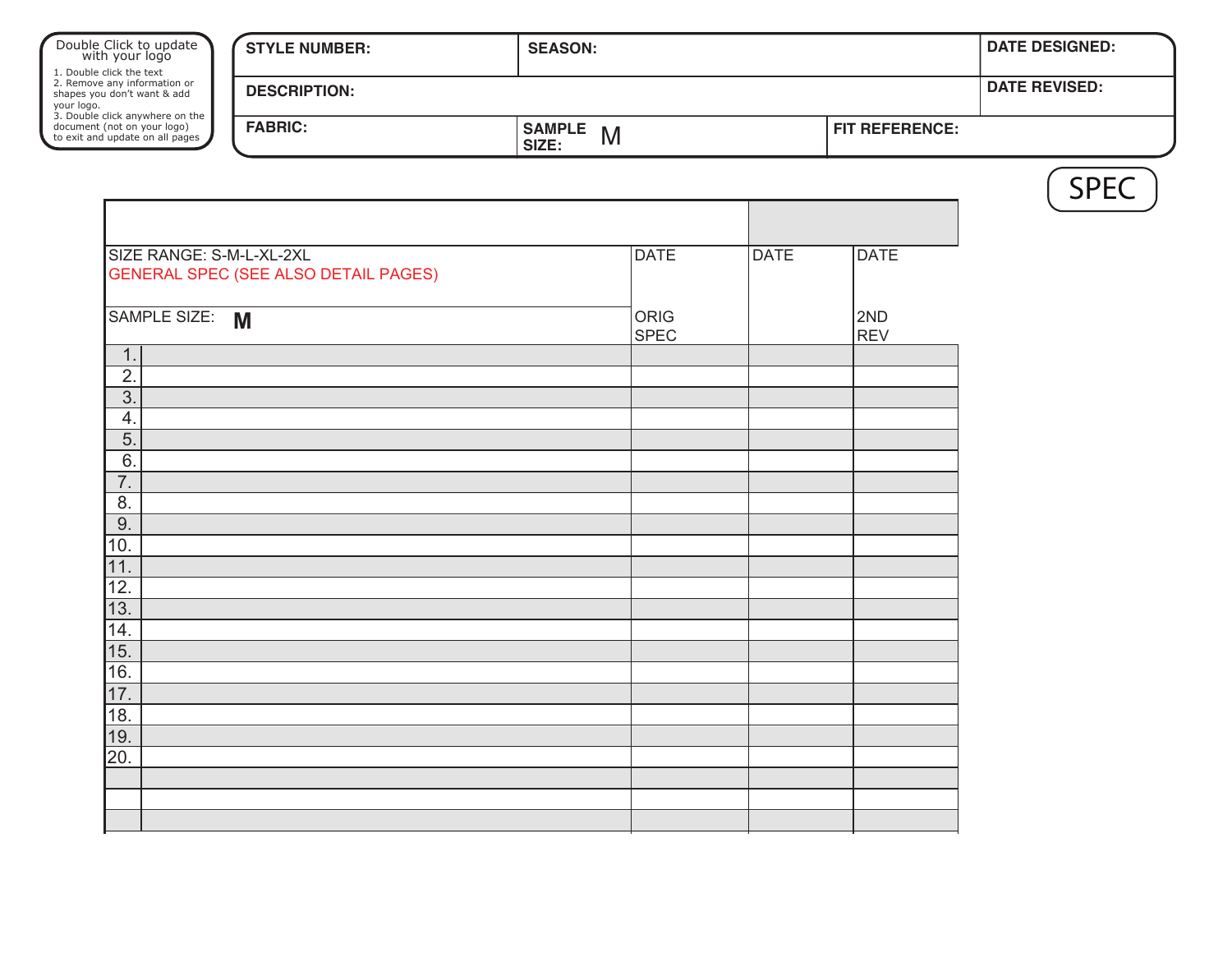| Double Click to update<br>with your logo<br>1. Double click the text<br>2. Remove any information or<br>shapes you don't want & add<br>your logo.<br>3. Double click anywhere on the<br>document (not on your logo)<br>to exit and update on all pages | <b>STYLE NUMBER:</b> | <b>SEASON:</b>              |                       | <b>DATE DESIGNED:</b> |  |
|--------------------------------------------------------------------------------------------------------------------------------------------------------------------------------------------------------------------------------------------------------|----------------------|-----------------------------|-----------------------|-----------------------|--|
|                                                                                                                                                                                                                                                        | <b>DESCRIPTION:</b>  |                             |                       |                       |  |
|                                                                                                                                                                                                                                                        | <b>FABRIC:</b>       | <b>SAMPLE</b><br>M<br>SIZE: | <b>FIT REFERENCE:</b> |                       |  |

FABRIC BOM

| STYLE# | <b>DESCRIPTION</b> | <b>MILL</b> | <b>FABRIC<br/>FINISH</b> | <b>PLACEMENT</b> | <b>BLACK</b><br><b>COLORWAY</b> | <b>NAVY</b><br><b>COLORWAY</b> |
|--------|--------------------|-------------|--------------------------|------------------|---------------------------------|--------------------------------|
|        |                    |             |                          |                  |                                 |                                |
|        |                    |             |                          |                  |                                 |                                |
|        |                    |             |                          |                  |                                 |                                |
|        |                    |             |                          |                  |                                 |                                |
|        |                    |             |                          |                  |                                 |                                |
|        |                    |             |                          |                  |                                 |                                |
|        |                    |             |                          |                  |                                 |                                |